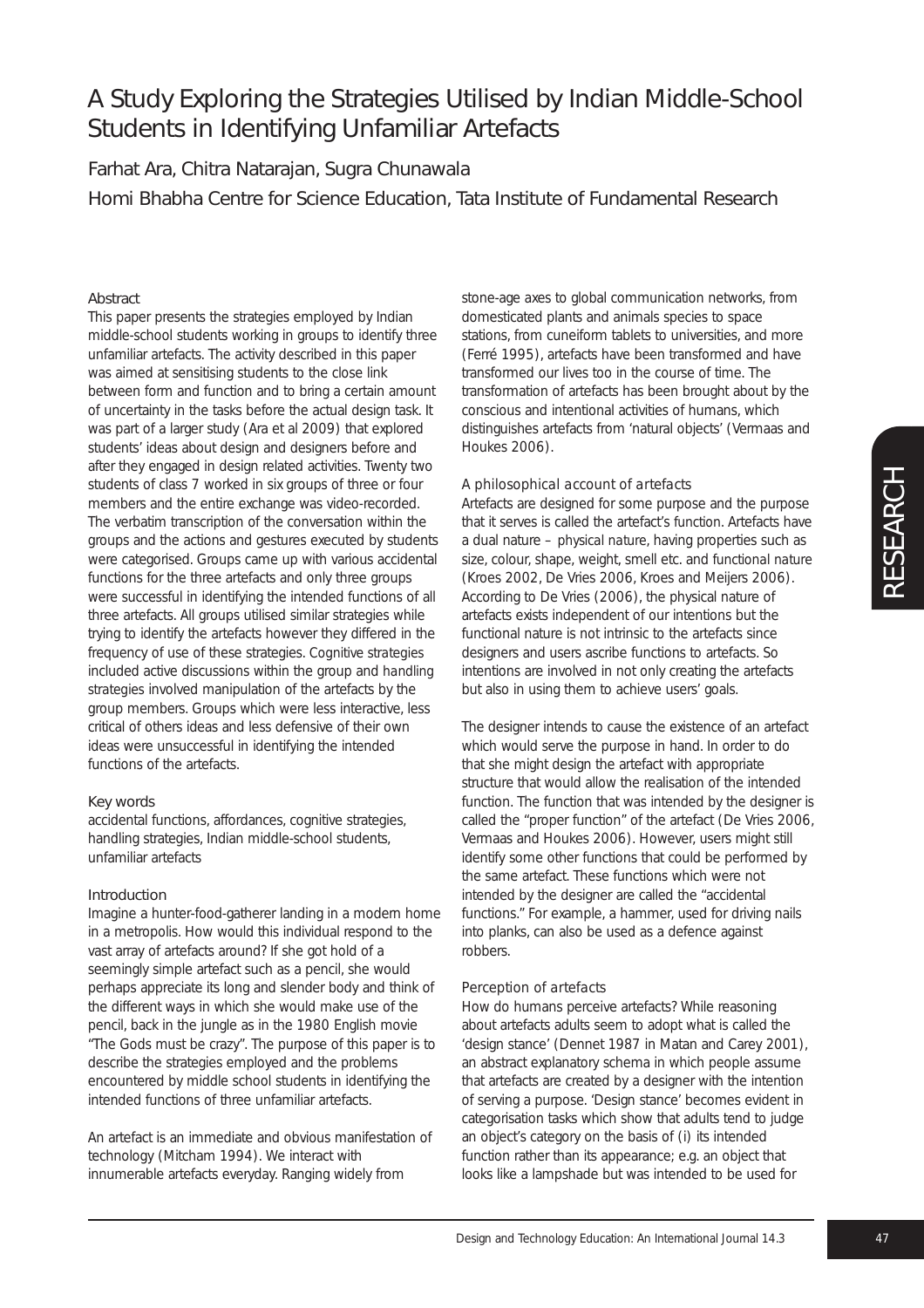protecting against rain is judged to be an umbrella and not lampshade (Rips 1989 in German and Johnson 2002) and (ii) its intended function rather than its accidental function; e.g. an object that was intended to be a watering-can but now used as a teapot was judged to be a watering-can and not teapot (Matan and Carey 2001).

So, when in human cognitive development does the design stance originate? Children rapidly learn about the typical functions of an artefact by observing the adult members of the society (Casler and Kelemen 2005). Some cognitive science researchers believe that children as young as four years can reason about artefacts in terms of design stance (Kelemen 1999). Others argue that it is only after six years that children are capable of making use of design information in categorisation and function tasks (Defeyter and German 2003).

What about artefacts which are unfamiliar to us? How do we know about their intended functions and what to do with them? The intended function of an artefact constrains the artefact's structural properties and its materials. For example, a coffee mug should have a closed bottom, an open top, must be graspable, must not be made of ice etc. (Matan and Carey 2001). Thus the structure of the artefact becomes a clue to its function. In other words, it provides the *affordances* (Gibson 1979/1986) indicating the possible actions that could be performed on/with that artefact. However, an artefact might provide multiple affordances and hence multiple possible actions. For example a pen can afford grasping, writing with, piercing with, playing catch with, etc. In such a situation, therefore, how does one, as a member in a group make decisions about the intended function of the artefact? What strategies would enable one in identifying the intended function of a novel artefact?

The present paper intends to uncover the strategies utilised by middle-school students to identify the intended functions of three artefacts unfamiliar to them. This activity was aimed at sensitising students to issues of design and to make them appreciate that form and function are closely linked. Different forms can be used to achieve the same function; e.g., different kinds of knife sharpeners. On the other hand function affects form since only certain forms are possible to achieve given functions; e.g. only round things roll.

The activity described in this paper is inspired by the classical work of Crismond (2001). His study consisted of strategies employed by naïve, novice and expert designers while investigating unfamiliar and simple mechanical devices and redesigning them. He found that while doing these tasks, non-expert designers' learning was context bound and device specific; they made little connections from their work to key science ideas. However, these tasks did provide opportunities to the naïve and novice designers in exploring and identifying features of the artefacts that could be redesigned and also to integrate their science ideas in learning about and redesigning the artefacts.

The present study carried out with middle school students, not designers, does not involve redesigning and makes no connection to science concepts. The activity described in this paper was part of a larger study (Ara et al 2009) that explored students' ideas about design and designers before and after they engaged in design related activities such as handling familiar artefacts, discussing history of artefacts and designing artefacts (Table 1). The activity of handling unfamiliar artefacts was scheduled between the history and the designing tasks. The aim was to bring a certain amount of uncertainty in the activities through handling of unfamiliar artefacts before the actual design task which is full of uncertainties.

| Activity                                 | Aim of the Activity                                                                                                                                                            |
|------------------------------------------|--------------------------------------------------------------------------------------------------------------------------------------------------------------------------------|
| Handling familiar artefacts              | Introduce students to the structure and function relationships of artefacts                                                                                                    |
| Discussing history of familiar artefacts | Encourage students to question the development of the design aspects of<br>artefacts; make them appreciate that artefacts have undergone<br>intentional and purposeful changes |
| Handling unfamiliar artefacts            | Sensitise students to the structure and function relationships of artefacts;<br>Introduce uncertainties in the tasks before the actual design                                  |
| Designing artefacts                      | Provide opportunities to design a solution, in terms of artefacts, for a real<br>world problem                                                                                 |

*Table 1. List of activities carried out with middle-school students with their broad aims*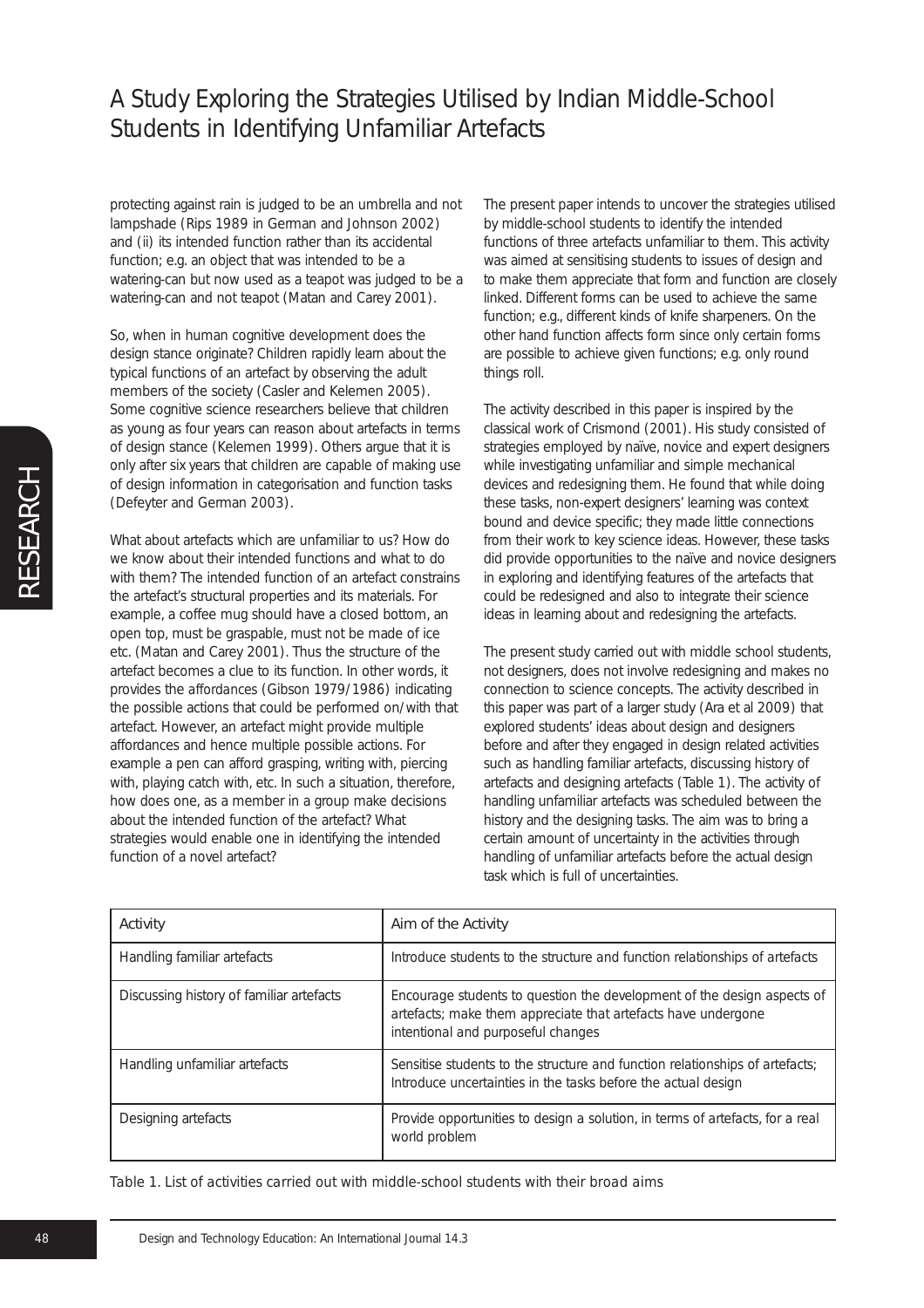



Object B has 2 slots & a sliding cover; coarse carbide wheels for sharpening (right) and fine ceramic wheels for honing (left)



Object C has a single carbide wheel in between two plastic-supported steel wheels creating two slots for sharpening

## *Figure 1. Artefacts used in the study*

Design and technology education has not yet become a part of the Indian school curriculum. The broad aim of the study was to explore the possibilities of introducing design and technology education at the middle school level. Students were required to work in groups during this activity. Various researchers have indicated the advantages of group work in developing students' problem solving and critical thinking skills through discussion, clarification of ideas, and evaluation of others' ideas (Gokhale 1995, Mehrotra et al 2009).

### Research questions

- What strategies do middle school students utilise while identifying the intended functions of unfamiliar artefacts? What are the contributions of individuals working in a group towards the identification?
- How do perceived affordances of artefacts affect the identification of their functions?
- What accidental functions do students identify for the given artefacts?

### Methodology

#### *Sample*

The student sample was drawn from a school located in the vicinity of the researchers' institution in Mumbai. It consisted of twenty two students (seven girls and fifteen boys) from Class 7 (12-13 years). Students' participation in the activity was voluntary. The medium of instruction in the school and the language used by the researcher was English though the students' home language was any one of the varied different Indian languages. Students were asked to form groups of three or four members. Prior experiences with the dynamics involving mixed sex groups, (Mehrotra et al 2009) led us to request only single sex groups (two girls' and four boys' groups).

### *Artefacts used in the study*

Three types of knife sharpeners were used in the study, labelled as 'A', 'B' and 'C' (Fig.1). The sharpeners were simple with a few or no movable parts and their structures did not give an obvious clue to their functions. Knife sharpeners are not common in Indian kitchens where people usually sharpen knives on steel files, flat ceramic stones or on the edge of any rough surface available. Many people get their knives and scissors sharpened by peddlers using a foot-operated grinding wheel. It was assumed that students were not familiar with these knife sharpeners and this assumption was true of the six groups used in the study. Another group which was initially a part of the study was found to be familiar with the artefacts and hence data from this group was excluded from the analysis.

#### Procedure and Data Collection

Each group of students was interviewed for about 40 minutes, when they were handed the three knife sharpeners and were asked whether they had seen any of them before. Students were asked to observe the artefacts carefully and suggest the function of each of them. Each student in a group was provided with a questionnaire (Figure 2). Students could discuss among themselves but had to respond to the questionnaire individually. The role of the questionnaire was to enable students in externalising their thoughts and assist them in identifying the functions of the artefacts. Hence responses generated in the questionnaire were not considered as the primary data. However, the transcripts of the videos were matched with the questionnaire responses to avoid any discrepancy. Students were also requested to think-aloud or verbalise their thoughts. The groups were encouraged to speak in English but two groups who chose to speak in Hindi, the Indian national language, were allowed to do so.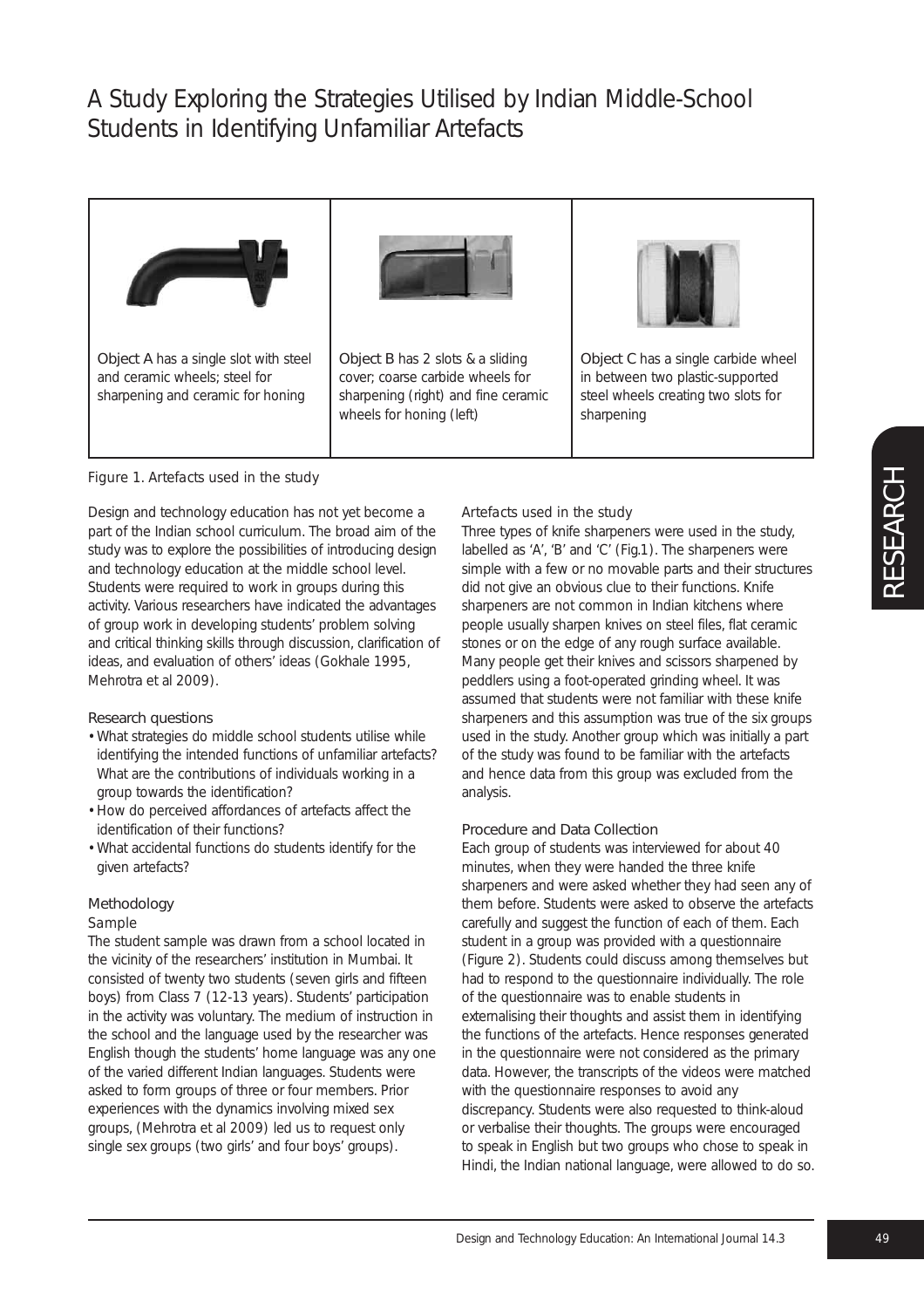| <b>Questionnaire</b>                                                                         |                      |
|----------------------------------------------------------------------------------------------|----------------------|
| Look carefully at objects A, B & C which are given to you and answer the following questions |                      |
| 1. What materials are these objects made of?                                                 |                      |
|                                                                                              |                      |
|                                                                                              |                      |
| 2. What are these objects used for?                                                          |                      |
|                                                                                              |                      |
|                                                                                              |                      |
| 3. Are there any similarities:<br>a. Between Object A & Object B?                            | Yes/ No (Circle one) |
| b. What is/are the similarities?                                                             |                      |
| c. Between Object B & Object C?                                                              | Yes/ No (Circle one) |
|                                                                                              |                      |
| e. Between Object C & Object A?                                                              | Yes/ No (Circle one) |
|                                                                                              |                      |

## *Figure 2. Questionnaire*

The sessions were audio and videotaped and the conversation (both formal and informal) that occurred within the groups was transcribed verbatim. The transcripts also included the description of actions and gestures executed by students and the time taken to perform the actions. The categories identified for the utterances, gestures and actions emerged from the data and to a certain extent were informed by literature (Crismond 2001).

### Results

Students of all the groups handled and explored the three knife sharpeners - 'A', 'B' and 'C'. None of the six groups were familiar with any of the three knife sharpeners. Three groups (Groups 1, 2, and 3) could correctly infer the

intended functions of the three sharpeners while two of the groups (Groups 5 and 6) were unable to identify the intended functions of even one of the artefacts. Group 4 could identify the intended function of only 'A'. The statements, utterances, gestures and actions which were indicative of any strategy were identified. Several strategies used by the groups were identified and classified into: *cognitive strategies* and *handling strategies*. Each group had one or more dominant strategy/ies. It was observed that all the groups adopted nearly similar strategies but the frequency of use of these differed in groups.

#### *Cognitive strategies*

These involved active discussions that took place among group members while identifying the functions of the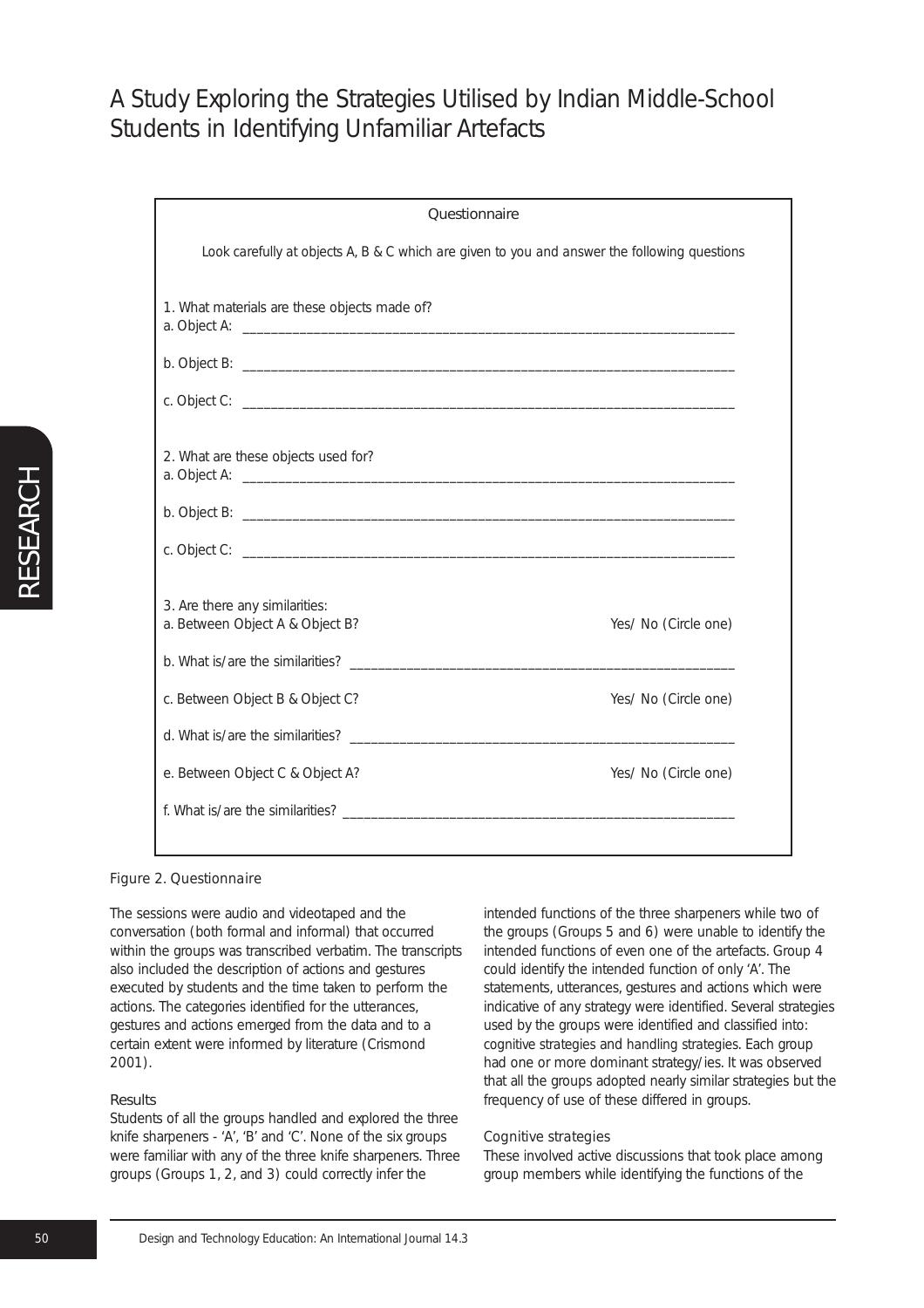| Cognitive<br>Strategies        | Group 1<br>(Girls' group) | Group 2<br>(Girls' group) | Group 3<br>(Boys' group) | Group 4<br>(Boys' group) | Group 5<br>(Boys' group) | Group 6<br>(Boys' group) | Total |
|--------------------------------|---------------------------|---------------------------|--------------------------|--------------------------|--------------------------|--------------------------|-------|
| Suggest new<br>idea            | 62                        | 44                        | 34                       | 59                       | 43                       | 47                       | 289   |
| Question/seek<br>justification | 39                        | 8                         | 13                       | 12                       | 5                        | $\overline{1}$           | 78    |
| Reject ideas                   | 24                        | 5                         | 9                        | 29                       | 5                        | 3                        | 75    |
| Defend Ideas                   | 17                        | 17                        | 4                        | $\overline{7}$           | $\overline{2}$           | $\overline{O}$           | 47    |
| Reiterate ideas                | 21                        | 6                         | 6                        | 10                       | 6                        | 11                       | 60    |
| Direct others<br>attention     | 29                        | 16                        | 8                        | 8                        | 27                       | $\overline{4}$           | 92    |
| Acknowledge<br>ideas           | 14                        | 8                         | $\overline{7}$           | 16                       | $\overline{4}$           | $\overline{2}$           | 51    |
| Enquire from<br>others         | 36                        | 17                        | 6                        | $\overline{4}$           | 16                       | 18                       | 97    |
| Consolidate<br>ideas           | 5                         | $\mathbf{1}$              | 1                        | 3                        | $\overline{O}$           | $\overline{O}$           | 10    |
| Use gestures                   | 15                        | 14                        | 12                       | 9                        | 5                        | 9                        | 64    |
| Use similarity<br>idea         | Used                      | Used                      | Used                     | Not used                 | Not used                 | Not used                 | $---$ |
| Total<br>interactions          | 262                       | 136                       | 100                      | 157                      | 113                      | 95                       |       |

*Table 2. List of cognitive strategies and their frequency of use by the groups*

artefacts. An overview of the frequency of cognitive strategies utilised by each group is indicated in Table 2. 'Suggest new ideas' referred to any new idea suggested by a student in a group about, (i) materials; e.g. Group 1, S3: *"I think this material is stone,"* (ii) structure; e.g. Group 2, S4: *"there is a stone in between the wheels,"* (iii) function; e.g. Group 4, S4: *" 'B' can be used for storing blades,"* (iv) affordances provided by the artefacts; e.g. Group 2, S4: *"…something should enter from this side and come out from the other side,"* (v) actions through which a function would be achieved; e.g. Group 2, S3: *"see, this thing* ('C') *can rotate like this* (shows a rotating action with her hand) *and rub any wood or metal* (vi) possible orientations of the artefacts; e.g. Group 3, S3: *"see, both can be placed horizontally"* and (vii) similarity between the artefacts; e.g.

Group 3, S2: *"the metals in 'A' is oriented in this way and the material in B is also placed in this way"*.

It can be seen from Table 2 that almost all groups suggested a fairly large number of ideas (289). The number of ideas suggested was highest for materials (92), followed by functions (52) and affordances provided by the artefacts (40) for all the artefacts across all groups (Table 3). The higher frequency of suggestions for materials could be explained by the nature of the task, where students were asked to identify the materials of the three artefacts, while no such probe was used for the structures of the artefacts.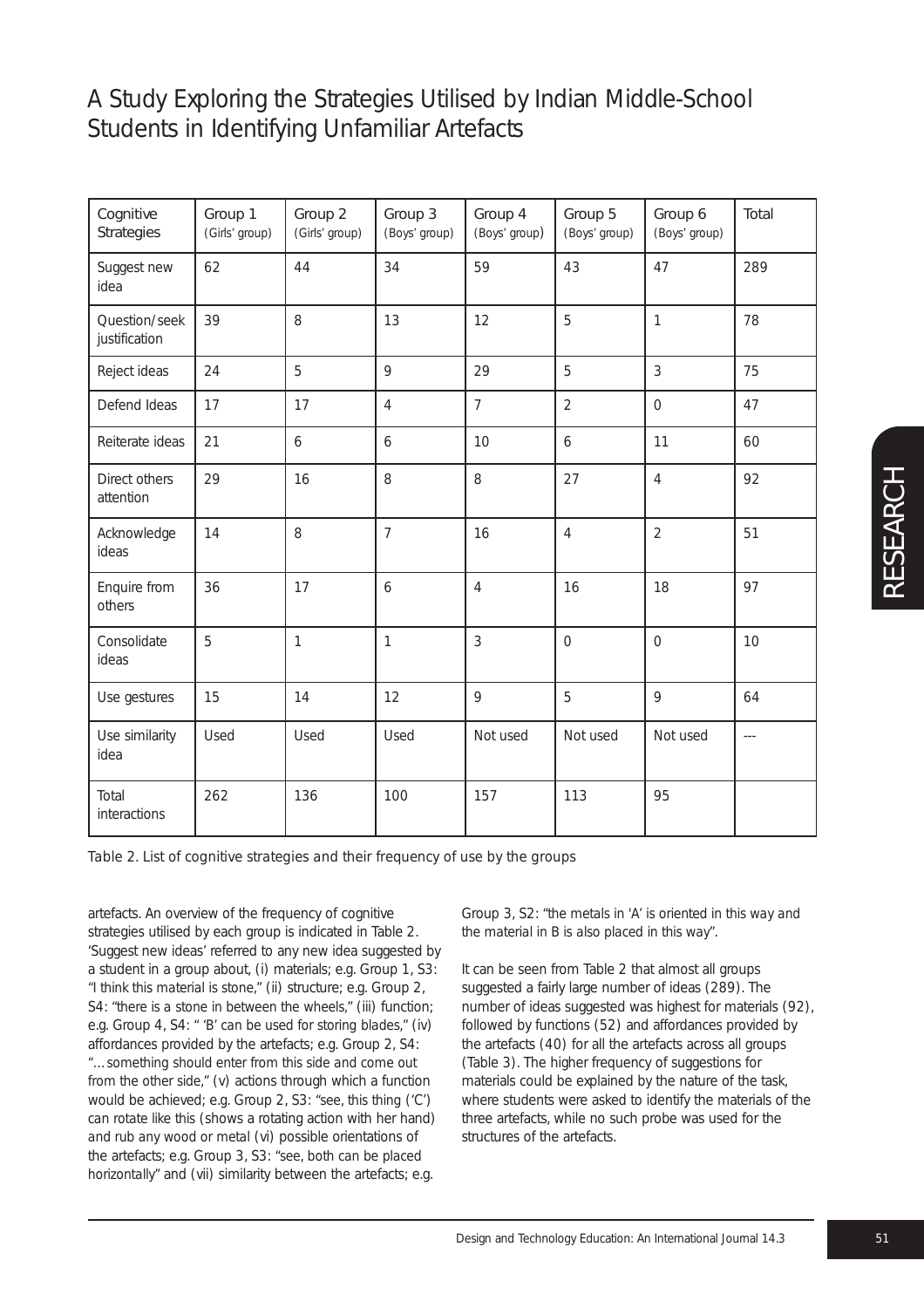| Sub-categories of "Suggest new idea" |           |                 |            |        |             |            |       |
|--------------------------------------|-----------|-----------------|------------|--------|-------------|------------|-------|
| Material                             | Structure | <b>Function</b> | Affordance | Action | Orientation | Similarity | Total |
| 92                                   |           | 52              | 40         | 23     |             | 38         | 289   |

*Table 3. Sub-categories of new ideas suggested by the groups*

In the category 'question idea/seek justification,' students posed questions to each other or asked for clarification of others' ideas. For example, Group 1, S1: *"How can this be a stone? This is so light."* Students also posed questions to themselves regarding the presence of any structure. For example, Group 1, S2: *"Suppose if 'B' is a knife sharpener then what about these* (pointing to the grooves on the inner side of 'B'). *Why are they there?"* As shown in Table 2, Group 1 posed the largest number of questions (39) to or sought explanation from others in their group followed by Groups 3 (13) and 4 (12), while Group 6 questioned its own members least (1). Groups who did not question the ideas of others but accepted all ideas without objection were unsuccessful in identifying the intended functions of the artefacts. So even though students in Groups 5 and 6 suggested ideas these were not questioned, critiqued nor was any justification sought. This also explains why there were less rejections or defence of ideas in these two groups (Table 2). Both the girls' groups defended their ideas more often than the others and tried to prevent rejection of their ideas.

Students defended their ideas by (i) showing structural evidence; e.g. Group 2, S4: *"'C' can be used for smoothening any metal or wood because of its rough surface"* (ii) showing affordable action; e.g. Group 1, S2: *"Both* ('A' and 'B') *has slits through which knife can be passed and sharpened"* (iii) testing; e.g. Group 3, S3: *"it* (wheels in B's slot) *is sponge."* Saying this, S3 puts his pen refill in the slot of 'B' to check (iv) logical reasoning; e.g. Group 1, S1: *"this* (material in 'C') *is something else. It is so light; if it was a stone it should be at least a bit heavier."* and (v) using analogy; e.g. Group 2, S4: *"see, it* (sharpening material in 'C') *looks like sand paper. Just like sand paper is rubbed on a rough surface to smoothen it, 'C' can also be used for rubbing on wood or metal."*

Students directed attention of others to relevant aspects of artefacts that they were handling, through gestures such as pointing or through words such as "see" (Figure 3). When students directed attention of others, they ensured that others contributed to the identification process. Groups 1, 5 and 2, had directed attention of other members of their groups more often while Group 6 did so least. Gestures

were usually made by students to (i) probe the artefact; e.g. gesture of twisting the head of 'A' (ii) direct others attention through pointing (Figure 3) (iii) communicate actions through which a function would be achieved by the artefacts; e.g. drawing hand/pen/finger through the slots of 'A'/ 'B' and (iv) communicate structure of the artefacts; e.g. showing the orientation of wheels in the slot of 'A'/ 'B' with hand. Pointing is a dominant form of gesture when students collaboratively make sketches of routes (Heiser et al 2004). In the present study too, from the video analysis, pointing was found to be prominent among the gestures used by students.

One important strategy utilised by the students of Groups 1, 2 and 3 was in dealing with the question of whether there was any similarity among the three artefacts. For example the most obvious similarities between 'A' and 'B' were the presence of slots and the orientation of wheels within those slots. The obvious similarity between 'B' and 'C' was the sharpening material used. There was no obvious structural similarity between 'C' and 'A'. Both the girls' groups (1 and 2) made use of the above similarities in identifying the function of 'A', 'B' and 'C'. Although other groups did find a few similarities among the three artefacts, these were limited to the material and the superficial appearance of the artefacts.



*Figure 3. A student pointing at 'C'*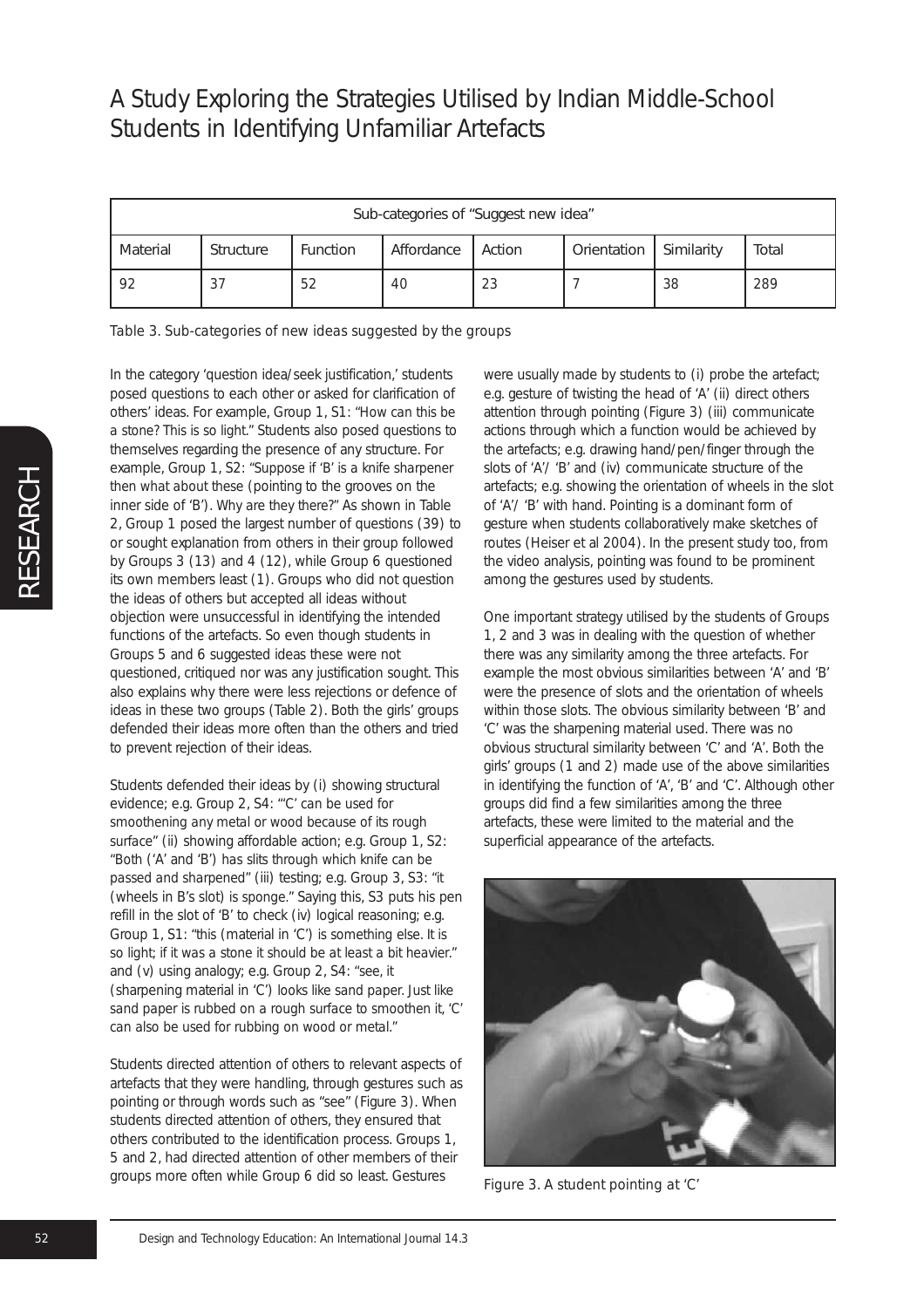

*Graph 1. Time spent in handling each sharpener by all the students of each group (in minutes)*

Interactions of any kind helped groups in deciphering the functions of artefacts. As depicted in Table 2, Group 6 was the least interactive group (95) and Group 1 was the most interactive (262). In fact Group 1 was successful at identifying the intended functions of the three artefacts while Group 6 was unsuccessful.

## *Duration of handling artefacts*

As shown in Graph 1, Group 4 spent the least time with the artefacts (29 minutes) while Group 5 spent the most time (59 minutes). However the time spent with the artefacts was not indicative of students' success at identifying the artefacts. Group 5 was not able to identify intended functions of any of the artefacts, while Groups 1 and 4, who spent comparatively less time in handling the artefacts were actually successful in identifying the intended function at least one (Group 4) or all (Group 1) of the artefacts.

## *Handling strategies*

These strategies involved handling and manipulation of the artefacts. As shown in Table 4, students used a variety of handling strategies such as observation, probing, trying out possible actions, checking predictions.

"Casual handlings" involved handling the artefacts without looking at their features, while "focused observations" implied looking at the artefacts' features with the purpose of identifying them (Figure 4). The frequency of focussed observation was higher in most groups as compared to

casual handlings except in Group 6. While Groups 1 and 2 had higher frequencies of both casual handlings and focussed observations, Group 3 had the least number of casual handlings and comparatively more focussed observations.

What caught the attention of most students in all the groups were the significant functional features of the three artefacts, for example the slots of 'A' and 'B', and the sharpening surface of 'C'. Students probed the three artefacts with anything that was available to them at the



*Figure 4. A student observing 'B' closely*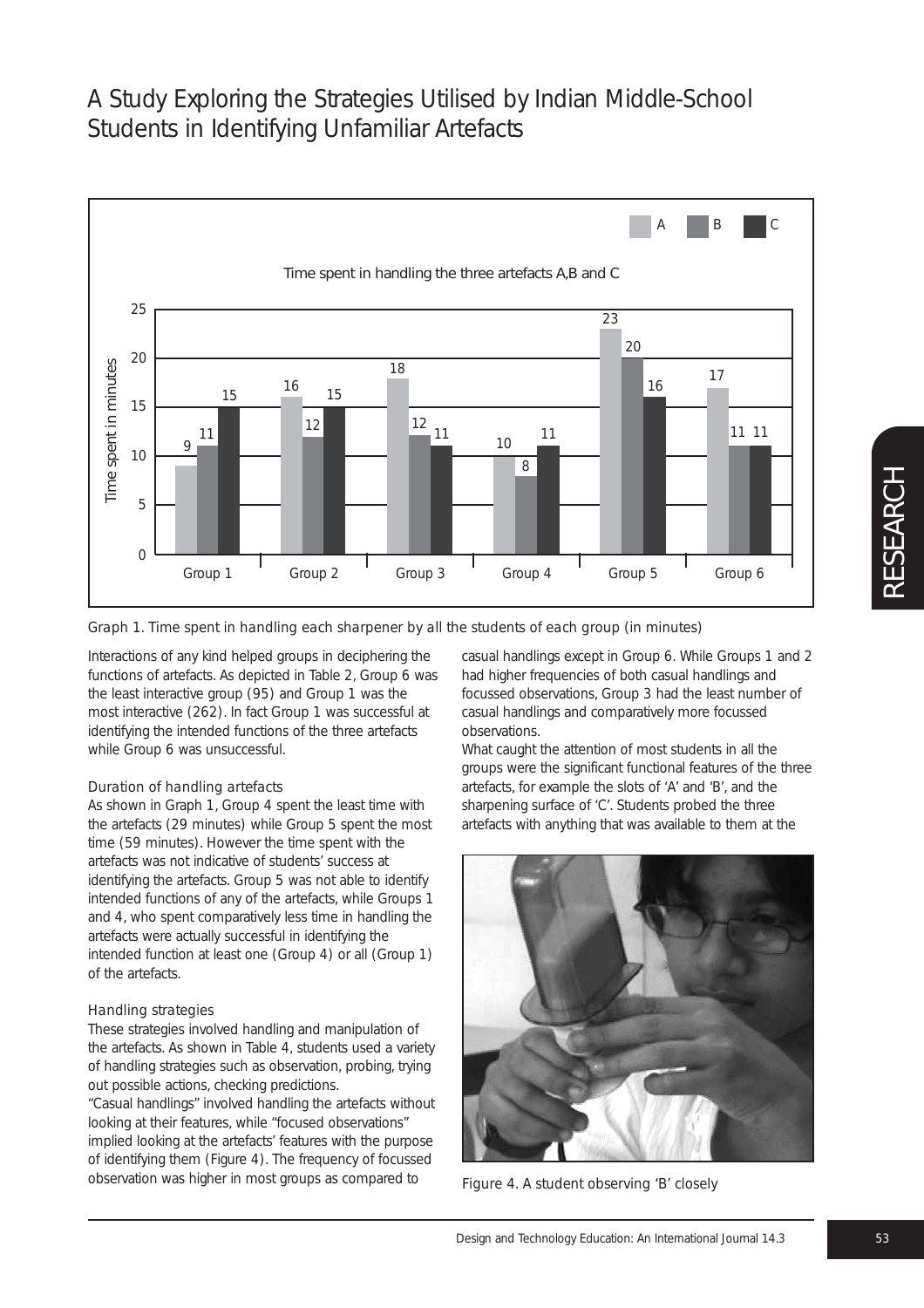| Handling strategies                                                    | Group 1 | Group 2 | Group 3 | Group 4        | Group 5 | Group 6 |
|------------------------------------------------------------------------|---------|---------|---------|----------------|---------|---------|
| Casual handlings                                                       | 20      | 40      | 11      | 33             | 17      | 21      |
| Focused observations                                                   | 63      | 85      | 50      | 44             | 39      | 16      |
| Probing the artefact<br>with finger/pen/other                          | 7       | 13      | 7       | 7              | 20      | 1       |
| Possible actions<br>(orient, tab, shake, rub,<br>press, rolls, rotate) | 15      | 34      | 22      | 18             | 43      | 17      |
| Checking predictions                                                   | 6       | 16      | 5       | $\overline{2}$ | 9       |         |
| Total                                                                  | 111     | 188     | 95      | 104            | 128     | 56      |

*Table 4. List of handling strategies and their frequency of use by the groups*

moment: finger, pen, pencil, paper, handkerchief, wooden bangle, etc. (Figure 5). As evident from Table 4, Group 5, whose main strategy was handling, probed the three artefacts most often. Students when probing with pen would often insert the nib into the slots of 'A'/ 'B', either to check the material or rotate the wheels. Students tried several actions with the 3 artefacts, such as testing possible orientations, tapping the surface, shaking, rubbing, pressing the sides of the slots of 'A', rolling 'C' on table and rotating 'C' in hand. Groups 2 and 5 manipulated the artefacts more often than others.

Students tested several of their predictions through actions. These included predictions about (i) material; e.g. testing whether the material of 'C' was magnetic by



*Figure 5. Probing slot of 'A' with handkerchief*

probing the surface with pen nib (ii) structure; e.g. by probing the slot of 'A' to check whether the wheels inside the slots were moving or not (iii) function; e.g., by rubbing wooden bangle on 'C' to see if 'C' could be used for rubbing on wood. Group 2 tested their predictions most often (16) while Group 6 did so least often (1). Groups which were able to identify the three sharpeners, asked for a knife to test their predictions. They were provided with a blunt knife available in the laboratory. While all the four groups could use 'A' or 'B' in the intended way, none, except one student, could use 'C' in the intended way. However, since the material of the sharpening surface of 'C' was rough they did not reject their hypothesis of 'C' as a knife sharpener.

Each group had one or more dominant strategy/ies for investigating the artefacts. For example, the dominant strategies utilised by Groups 1 and 4 were cognitive strategies, especially suggesting more ideas to the groups, questioning others, seeking clarifications, defending and rejecting ideas. The dominant strategies adopted by Groups 2 and 5 on the other hand, were mainly handling strategies. These two strategies were balanced in Group 3 and quite low in Group 6.

### *Contribution of individuals to groups*

It was found that students in all the groups contributed in identifying the functions of the artefacts. However the level of participation of students differed among groups. In both the girls' groups (1 and 2) all the girls equally contributed to the identification process through active discussions and handling of artefacts. Among the boys' groups (3, 4 and 5), one student in each of these groups was less interactive and made hardly any contribution to their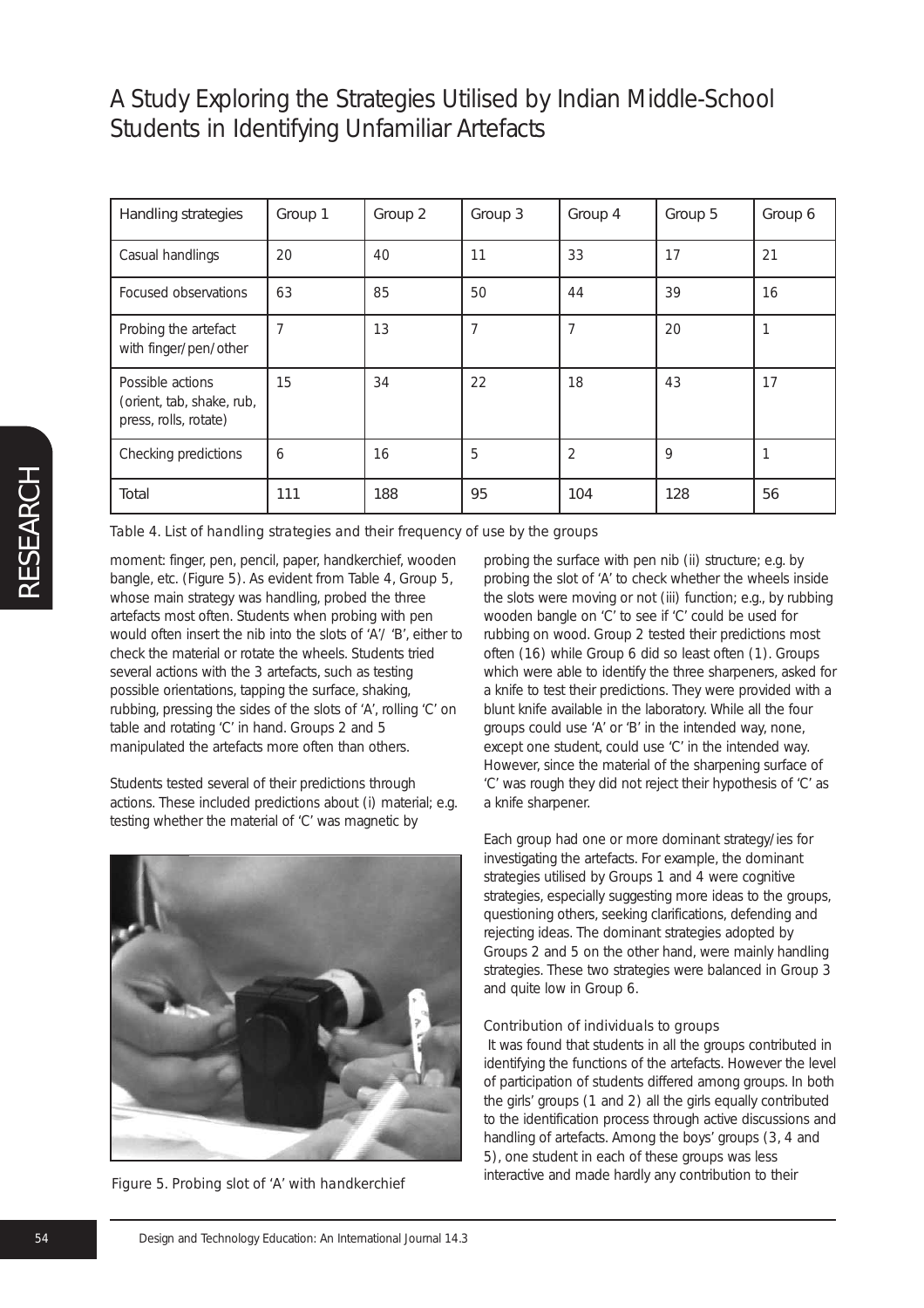groups. Others in the groups contributed both cognitively and by handling. Group 6 of four members was the least interactive group with one dyad working together while the other two worked individually.

## *Perceiving affordances and deriving functions*

In order to make use of an artefact one needs to perceive the possible actions that could be performed on/with it. As mentioned earlier, Gibson (1979/1986) uses the term *affordances* to refer to the close link between the perceived properties of an artefact and the possible actions that could be done with it. None of the students of the six groups were familiar with the three artefacts used in the study. Hence the clues to identifying the intended functions of the three artefacts were the structural properties that afforded particular actions. For example, 'A' was highly graspable with a handle while 'B' and 'C' were not (Figure 1). Both 'A' and 'B' had slots through which something thin could be drawn. 'C' was rotate-able whereas 'A' and 'B' were not. Artefact that affords more

actions would be put to use in more ways than another that affords fewer actions.

In the present study it was found that of the three artefacts, most students across all groups came up with fewer accidental functions for 'B' (4) than for either 'A' (14) or 'C' (16) (Table 5), suggesting that 'B' offered fewer perceived affordances and hence fewer possible uses than 'A' or 'C'. Although students across all groups seemed to appreciate the functional significance of the slots of 'A' and 'B', they found the situation challenging since the slots were narrow and the materials of the wheels in the slots could not be identified easily. For example, even after identifying the similarity in the orientation of wheels in 'A' and 'B', and identifying 'A' as a knife sharpener, Group 4 mistook the material of the wheels in 'B' to be plastic and rejected it as a knife sharpener. Also, the presence of two slots in 'B' made the situation more difficult for them. The presence of a single slot in 'A' perhaps, made it easier for students to

| Group 1 (Girls' Group)<br>Intended functions of A, B, C:<br>Identified<br><b>Accidental Functions:</b><br>B - Pencil sharpener (R)<br>$C - toy (R)$<br>- paper weight (R)                                                                                                                                                                   | Group 2 (Girls' Group)<br>Intended functions of A, B, C:<br>Identified<br><b>Accidental Functions:</b><br>$A$ - for binding papers $(R)$<br>- smoothening paper (R)<br>C - to clean surfaces (R)<br>- smoothen wood (R)<br>- smoothen metal (R)<br>- file nails (R)                  | Group 3 (Boy's Group)<br>Intended functions of A, B, C:<br>Identified<br><b>Accidental Functions:</b><br>A - for cutting papers (R)<br>- putting stamps on paper (R)<br>- paper holder (R)                                                                                                                                                                                                                                                           |
|---------------------------------------------------------------------------------------------------------------------------------------------------------------------------------------------------------------------------------------------------------------------------------------------------------------------------------------------|--------------------------------------------------------------------------------------------------------------------------------------------------------------------------------------------------------------------------------------------------------------------------------------|------------------------------------------------------------------------------------------------------------------------------------------------------------------------------------------------------------------------------------------------------------------------------------------------------------------------------------------------------------------------------------------------------------------------------------------------------|
| Group 4 (Boy's Group)<br>Intended functions of A:<br>Identified; B & C: Not Identified<br>Accidental Functions:<br>B - for storing blades (R)<br>C - for wrapping thread around (R)<br>- for wrapping paper around (R)<br>- for wrapping cello tape around<br>(R)<br>- wrapping cloth around as<br>bandages (AD)<br>- as a paper weight (R) | Group 5 (Boy's Group)<br>Intended functions of A, B, C:<br>Not Identified<br><b>Accidental Functions:</b><br>A - act as a lever (ANO)<br>- to straighten something (ANO)<br>B - cover for a torch (ANO)<br>$C - as$ wheels of a car $(R)$<br>- paper weight (R)<br>- yo-yo toy (ANO) | Group 6 (Boy's Group)<br>Intended functions of A, B, C:<br>Not Identified<br><b>Accidental Functions:</b><br>A - act as a lever (ANO)<br>- gear (ANO)<br>- handle of door (ANO)<br>- part of lathe machine (ANO)<br>- part of compound microscope (R)<br>- for cutting papers (ANO)<br>- for making circles on paper<br>(ANO)<br>B - for storing something (ANO)<br>C - as wheels of remote-controlled<br>car (ANO)<br>- a two wheeled toy car (ANO) |

*Table 5. Accidental functions identified for each of the knife sharpeners by the groups (Key: R = Rejected after discussion; AD = Accepted after discussion; ANO = Accepted with no objection)*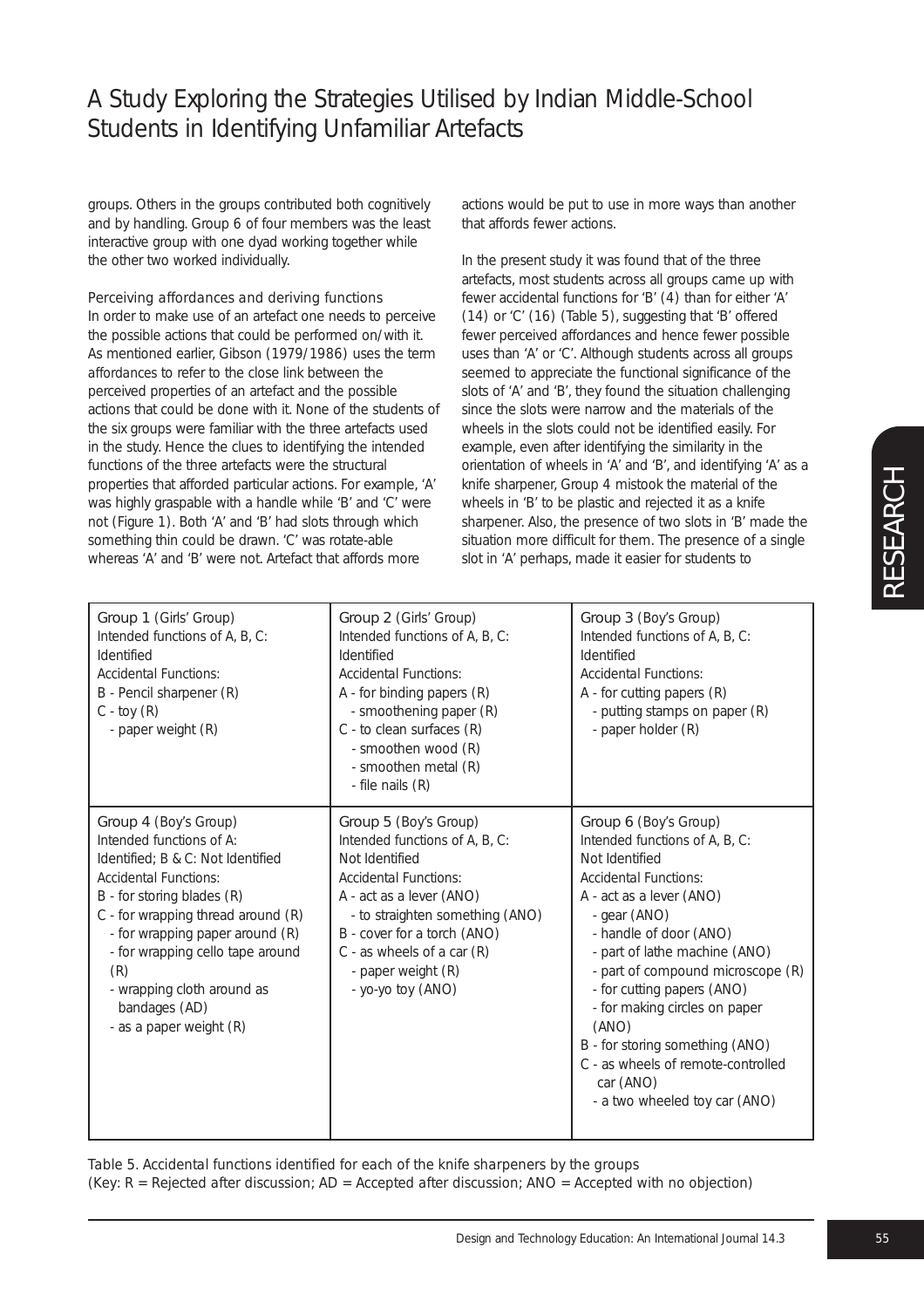hypothesise and raise discussions regarding the material and structure of the single slot.

### Conclusion

The present study revealed that middle-school students utilised a variety of strategies to identify the intended functions of artefacts unfamiliar to them. Students working in groups used cognitive strategies such as suggesting, critiquing, rejecting, acknowledging and defending ideas, and handling strategies that involved observing and manipulating artefacts and checking suggestions or predictions.

The analysis revealed that each group used one or more dominant strategies to accomplish the task. Brainstorming plays a significant role in creative problem solving (Robson 2002). In the present study all groups had similar capabilities in suggesting new ideas. The differences lay in the use of other cognitive strategies such as criticising. rejecting, seeking or providing justifications for ideas. Accepting ideas without objections was more often found in groups which were unable to decipher the intended functions of artefacts. Unsuccessful groups either did not focus on similarities among the artefacts or found superficial similarities.

Accidental functions for the artefacts were suggested by all groups. However, successful groups later rejected these accidental functions. The accidental functions listed by students were typically related to their daily activities: *toy, pencil sharpener, paper weight, wrapping for cello tape or bandages, handle of a door etc.* If an artefact is to be used, it must fit into the pattern of activity that belongs to a particular lifestyle and set of values (Pacey 1983). Some students found it difficult to come up with the intended functions of the artefacts possibly because knife sharpeners are not very common in Indian homes.

Besides cognitive strategies all groups used handling strategies; they often probed the artefacts with whatever was available with them at the time, such as finger, pen, pencil, handkerchief and paper. Gestures such as pointing were important aspects of interactions whereby students directed attention of other members in the group and ensured their contribution to the identification process. Testing of predictions through actions was found to be particularly useful for students in the identification task.

Though all students contributed to identifying the functions of the artefacts, their level of participation differed. All members of girls' groups contributed equally to active discussions and handling of artefacts, while in the boys' groups one or more student/s did not interact with

other members. According to Maltz and Borker (1983), girls use conversation for social binding, while the use of speech to express social dominance is a behavioural pattern commonly found in all-boys' groups.

The analysis suggests that interaction played an important role in identification of the intended function of the artefacts. Groups which were less interactive (also less critical of others' ideas, accepted ideas without objections and were less defensive of their own ideas) were unsuccessful in identifying the intended functions of the artefacts.

Which strategies resulted in groups successfully identifying the intended functions of the artefacts? Both cognitive and handling strategies were important when exploring unfamiliar artefacts. However the duration of handling the artefacts was not indicative of students' success. Various reasons underlie the above. Firstly, one may casually handle the object without focussing on its features. Secondly, unsuccessful groups would continue to handle the artefacts longer than the successful ones.

What about the differences in the artefacts themselves? All the knife sharpeners were unfamiliar but students suggested fewer accidental functions for knife sharpener 'B'. Artefacts that offer more perceived affordances and hence more actions would be used in more and in different ways than others that offer fewer. Thus the number of accidental functions suggested may be indicative of the perceived affordances and perhaps the difficulty in identifying the functions of the artefacts.

### Way forward

There are several questions that came up in the study that need to be probed further. Would the strategies change if this activity was carried out with individuals rather than in groups? Secondly, this activity was context-bound, since it was conducted with three knife sharpeners. Would the strategies employed by students change if the artefacts were different from the ones used? How does the nature of design ideas of students change after they have engaged in this activity? These questions are expected to be addressed in future studies that would be undertaken by the authors.

#### References

Ara, F., Chunawala, S. & Natarajan, C. (2009) 'From analysing to designing artefacts: Studying middle school students' ideas about design and designers'. In Subramaniam, K., & Mazumdar, A. (Eds.), Proceedings of epiSTEME-3: International Conference to Review Research in Science Technology and Mathematics Education, New Delhi, India: Macmillan.